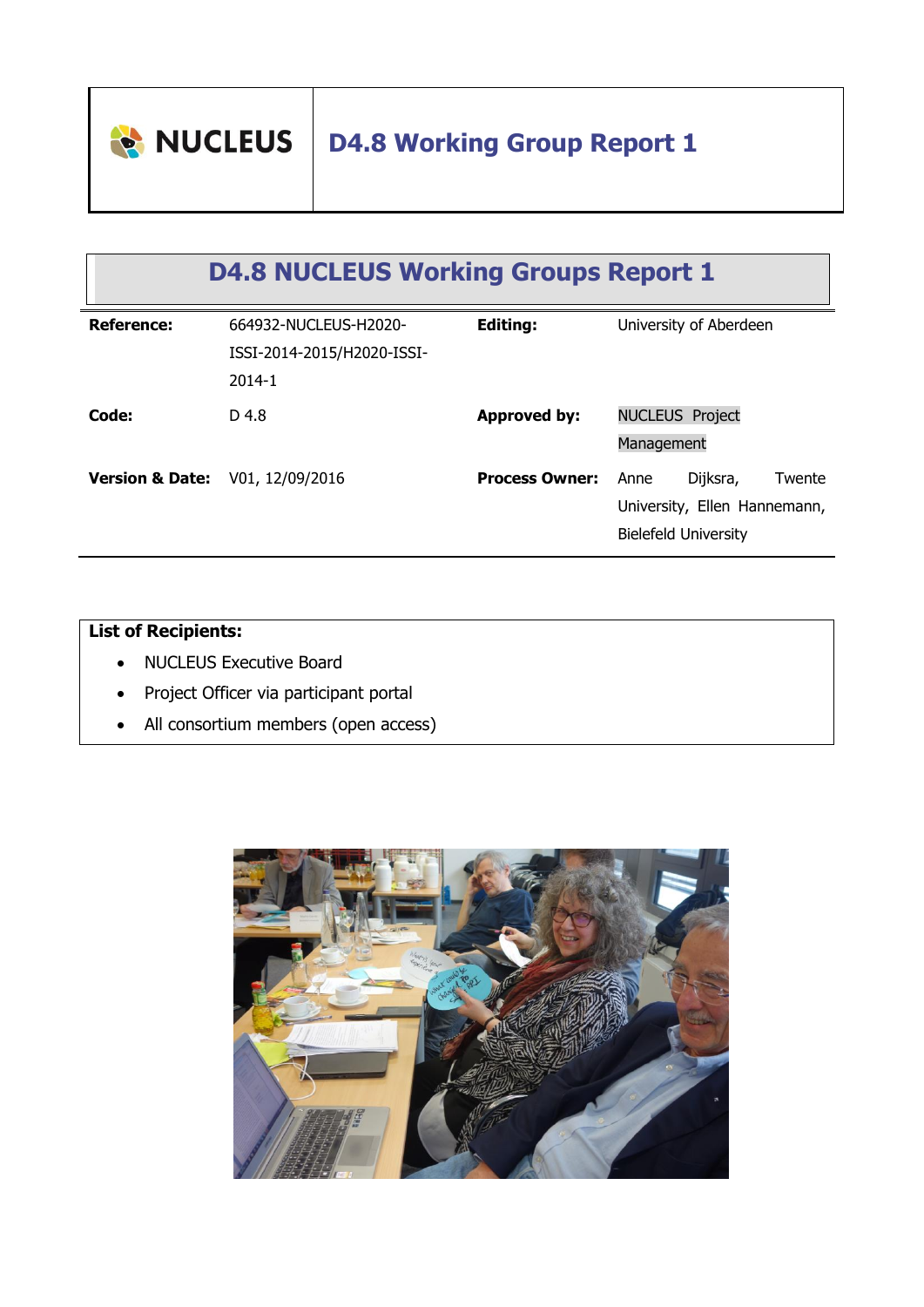## **Table of Contents**

| <b>INTRODUCTION</b><br>1.                                      |                |
|----------------------------------------------------------------|----------------|
| <b>1.1 THE NUCLEUS WORKING GROUPS</b>                          | 1              |
| 1.2 WORK PACKAGE 4 - CAPACITY BUILDING AND RRI RECOMMENDATIONS | $\overline{2}$ |
| 2. WORKING GROUP LONDON 16 MARCH 2016                          | 3              |
| <b>2.1 AGENDA AND TOPICS OF DISCUSSION</b>                     | 3              |
| 2.2 NUCLEUS - SOCIO-CULTURAL COMPARISON METHODOLOGY            | 7              |
| 3. WORKING GROUP BIELEFELD, 7 APRIL 2016                       | 9              |

## <span id="page-1-0"></span>**1. Introduction**

## <span id="page-1-1"></span>**1.1 The NUCLEUS Working Groups**

NUCLEUS is a Horizon 2020 funded project which focuses on embedding sustainable Responsible Research and Innovation (RRI) within the governance structures of Higher Education Institutions across Europe. RRI is a term adopted by the European Commission whereby societal actors work together throughout the research process in an effort to better align and meet the current and anticipated needs, values and expectations of society. It focuses on the topics of gender, education, open access, ethics and governance issues in the development of scientific research.

Based on empirical data and practical experiences gained a) in an interdisciplinary study and b) in field trips related to the 6 reference frameworks inside and outside academia, NUCLEUS will develop and apply a common methodology for collecting and describing best practice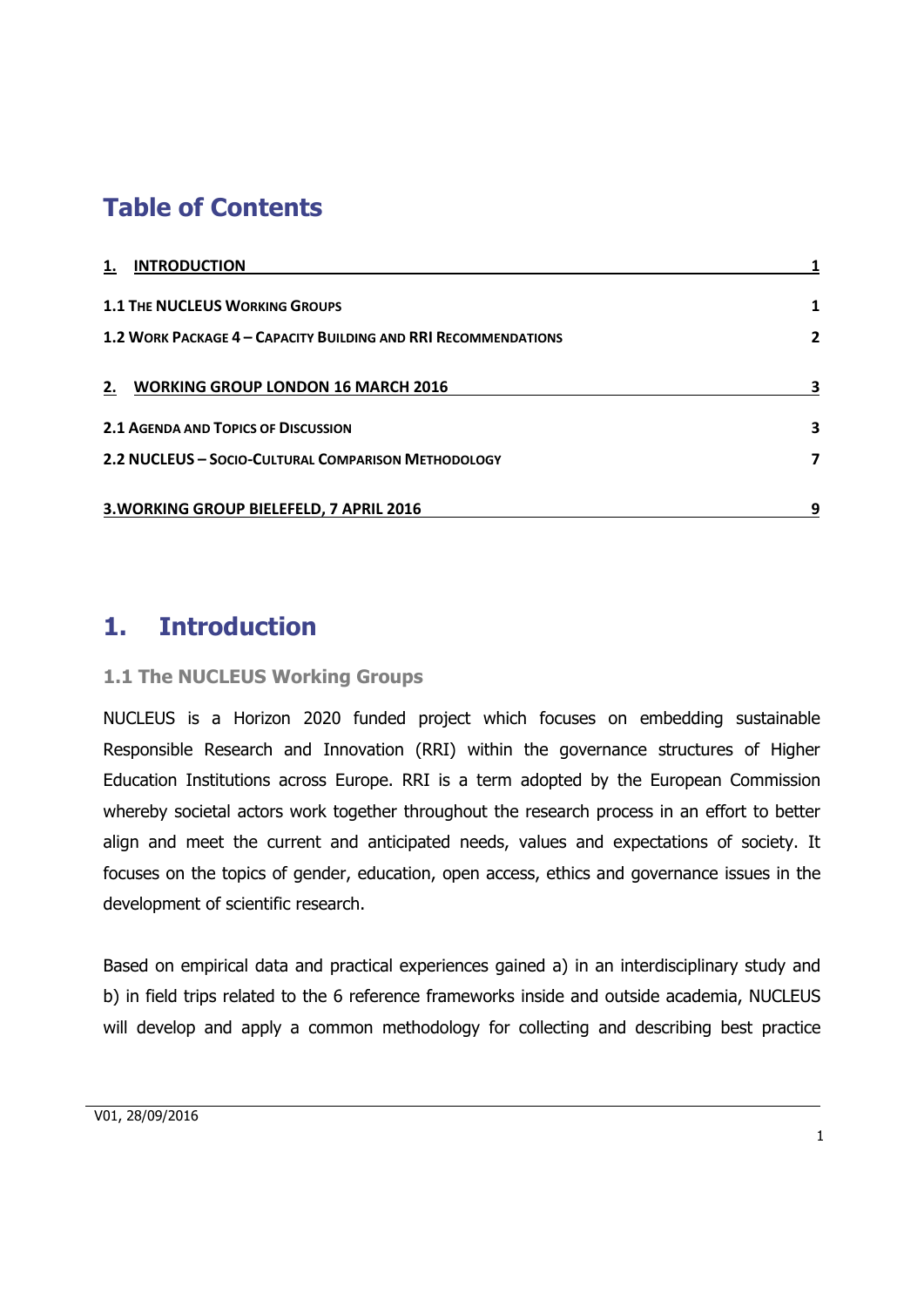activities and existing strategic approaches of universities and related partners which support or effectively conduct RRI. In a collaborative capacity building process, consortium partners will outline the challenges and potential barriers for embedding RRI activities in academic and non-academic institutions.

In addition to the interdisciplinary study and the field trips, a number of thematic **Working Groups** will be organized during the NUCLEUS project timeline. These interdisciplinary meetings will reflect first results of the empirical study and "lessons learned" from the NUCLEUS Field Trips. In a cooperative mode participants will develop suggestions on how to adapt existing systemic approaches and cultural activities to different socio-cultural and political settings. Based on these suggestions and the experiences and results of completed or ongoing European programs, the partners will develop an applicable RRI Implementation Roadmap, which will be the basis for the 10 embedded and 20 mobile NUCLEI. The Working Groups will continue to be conducted as part of Work Package 4, led by Aberdeen University.

#### <span id="page-2-0"></span>**1.2 Work Package 4 – Capacity Building and RRI Recommendations**

Work package 4 will conduct a collaborative mutual learning process to provide standardised and comparable documentations and analysis of existing RRI-related activities inside and outside academic communities in Europe, China, Russia and South Africa. In addition to capacity building and best practice analysis the aim of this work package is to feed a diverse mix of academic and socio-cultural experiences into the RRI Implementation Roadmap for subsequent use in the NUCLEI test sites.

WP 4 will be led by the University of Aberdeen which, as part of the Research Councils UK Catalyst Network, has considerable experience of embedding institutional change around responsible research approaches. In addition to the University of Aberdeen as the lead partner, work package 4 will also feature two other renowned universities with high-level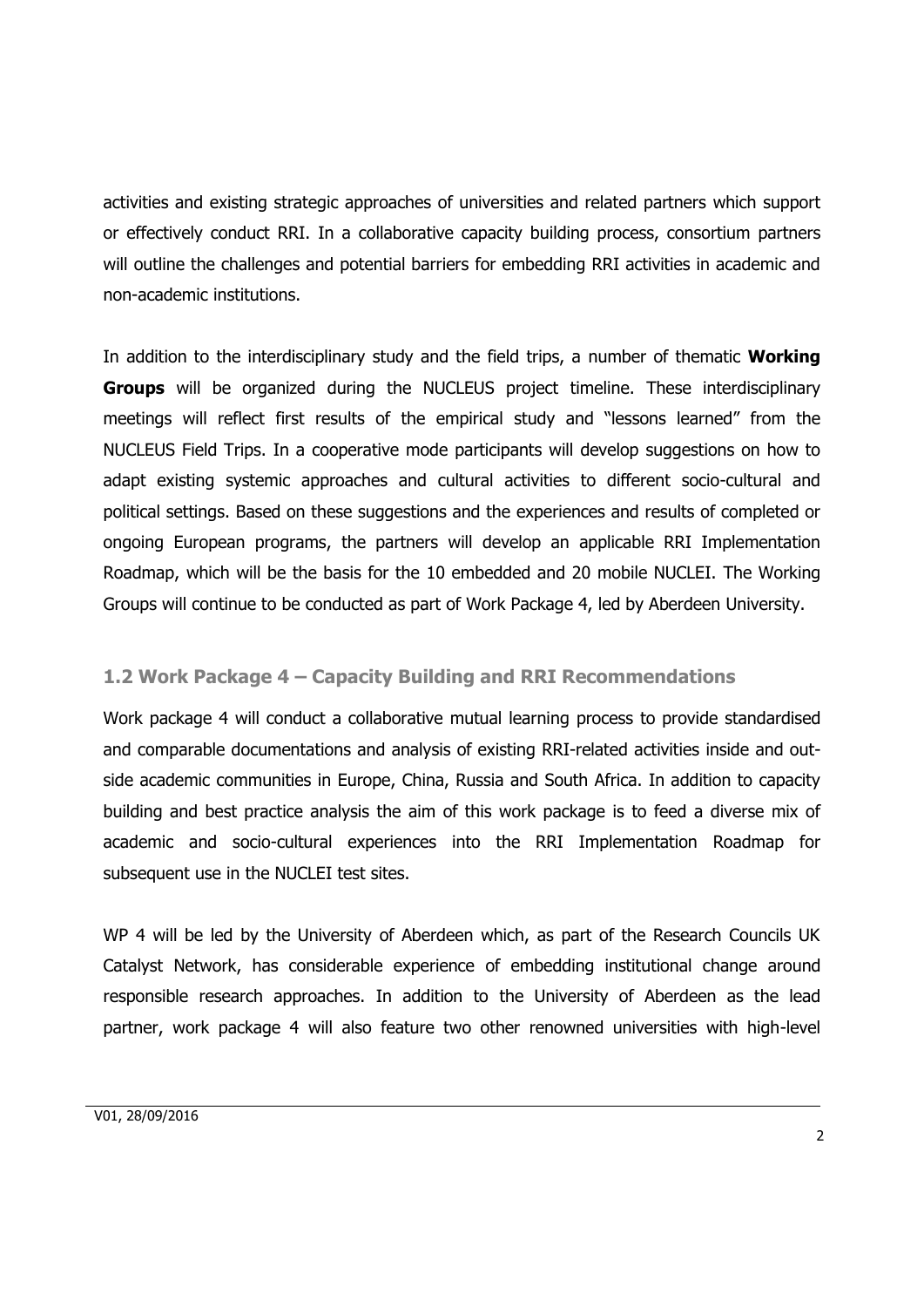expertise in the fields of public engagement, governance and cultural change: Dublin City University and the University of Edinburgh.

After developing a common methodology and approach the three university leads will supervise the sub-groups, which contain institutions and organisations covering different countries and cultures, and will perform the following tasks: a) Moderate working groups and video-conferences to develop RRI criteria and drafts for possible action plans referring to the relevant reference framework. b) Coordinate and organise capacity building field trips to selected Consortium Partners referring to the relevant topics.

## <span id="page-3-0"></span>**2. Working Group London 16 March 2016**

<span id="page-3-1"></span>**2.1 Agenda and Topics of Discussion** 

#### **Location:**

London School of Economics – LSE Library LRB (Lionel Robbins Building), 5<sup>th</sup> floor, 5.05

#### **Attendees:**

- Anne Dijkstra, University of University of Twente
- Stefan Fuchs, Bielefeld University
- AlexanderGerber, Project Lead, Rhine-Waal University
- Ellen Hannemann, Bielefeld University
- Zhang Huiliang, CRISP Beijing
- Annette Klinkert, Project Administrative Manager, Rhine-Waal University
- Yin Lin, CRISP Beijing
- Liu Xuan, CRISP Beijing *(attending with Chinese delegation and Director Mr. Wang* Kangyou)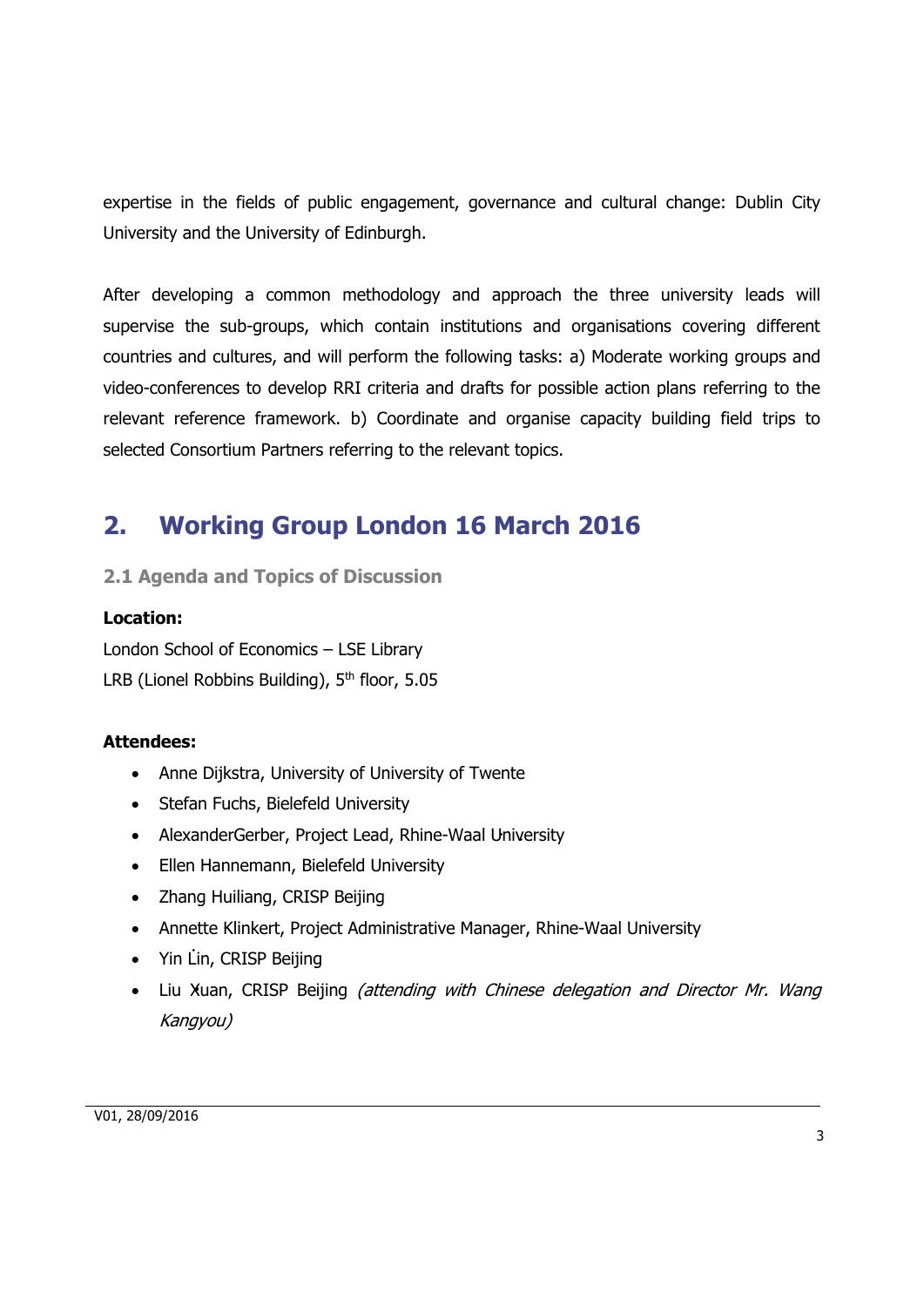Robin Yee, Dissemination Officer and Research Associate, Rhine-Waal University

## **10.00 – 10.30 hours – Opening**

- Start with an ice breaker.
- $\bullet$  Set the agenda
	- $\circ$  Added Field Trip to China in September 2016
- Introduce the CRISP delegation to the group
- Take a group picture

#### **10.45 – 12.00 hours – Goals of NUCLEUS**

- Presentation on the goals of NUCLEUS Annette Klinkert and Alexander Gerber
- What does the project want to achieve?
- Current state of the art discussion
- Alexander and Annette present main goal of NUCLEUS; to develop a 'DNA' for Responsible Research and Innovation.
- Mr. Wang Kangyou emphasizes importance of the project and provides more insight in the Chinese context. Main barriers in China are the lack of funding to give lectures for a broader audience and that science communication activities do not add to scientific tasks. CAST has the task to overcome these barriers. Mr. Wang is welcoming the group to Beijing.
- A group picture is taken.

## **12.00 – 12.50 hours – Lunch break**

#### **12.50 – 13.20 hours – European study**

 Brief presentation state-of-the-art and discussion study design European Study – Ellen Hannemann and Stefan Fuchs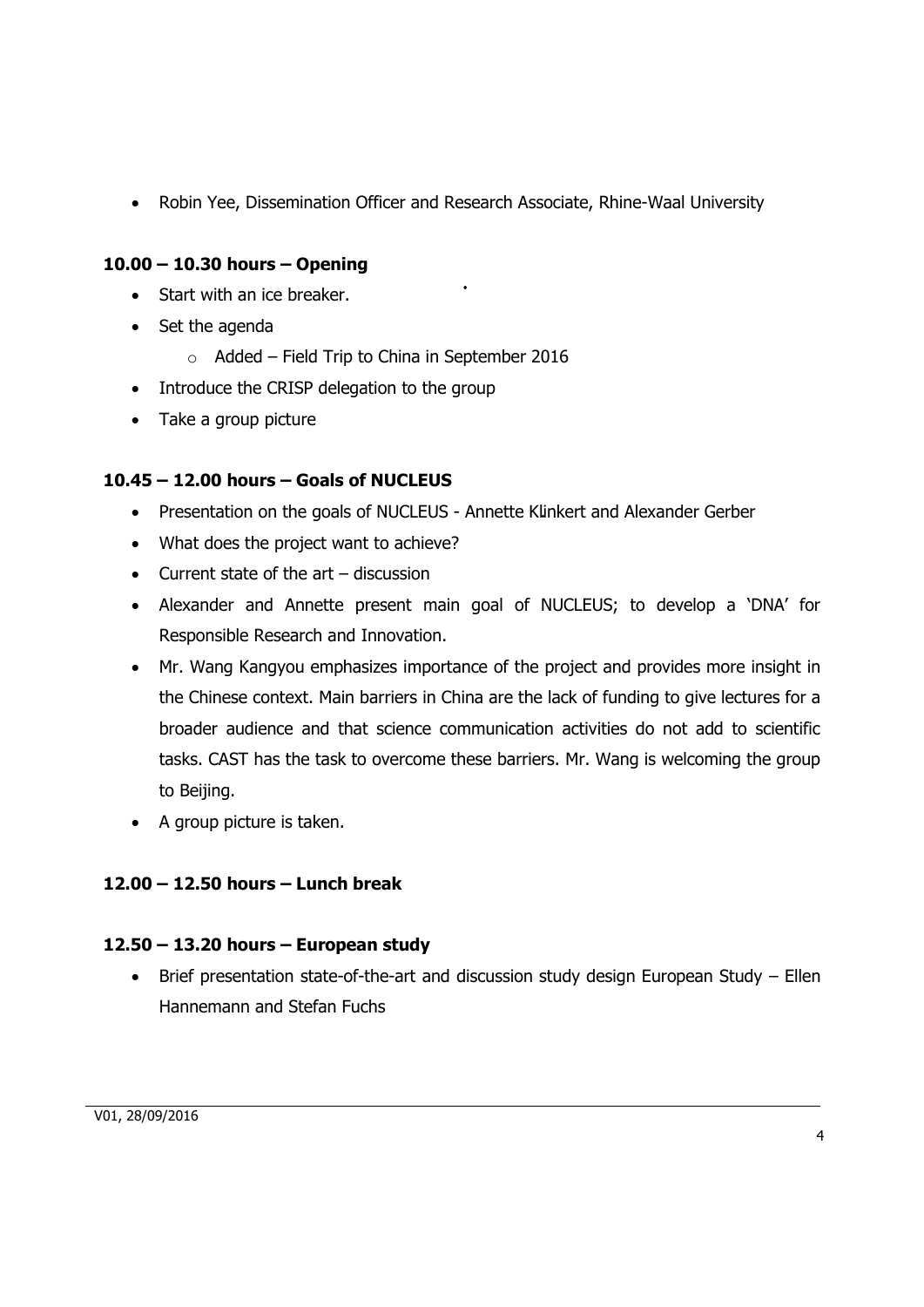Ellen and Stefan present the outline of the European part. Aim is to interview 150 respondents (120 leading researchers, 30 administrative officers from 14 universities). At the moment, they are evaluating feedback from the partners and are preparing for the meeting in Bielefeld on April 7. Various aspects of what to include in the questionnaire are discussed. Challenges are to operate within the complexity of the topic, the limited time frame and the different expectations. The meeting in Bielefeld is to further design the study.

#### **13.20 – 13.50 hours – Approach to comparative study**

- $\bullet$  Set-up of the study Anne Dijkstra
- Discussion with suggestions and possible approach
- The comparative part needs to comply with the European part. For the cases questions can be added. All needs to feed into the project.

#### **13.50 – 14.45 hours – Chinese Science Popularization**

- Presentation Science Popularization and Responsible Research and Innovation in China – Yin Lin (30 mints)
- Lin presents an overview of RRI in China. What is achieved and how it is looked at? Attention is paid to the socio-cultural context, local schemes and structures and main barriers and solutions. RRI is not as such labelled in China.
- Some notions: also include perspectives of other researchers than scientists. It comes down to asking researchers what they consider their role in society. Change leaders' roles are important.
- ZHANG Huiliang introduces previous research findings in China
- Huiliang presents the results of a 2013 national survey asking scientists (n=1512) about their attitudes towards science communication. The translated questionnaire, including tables with the descriptive statistics are available.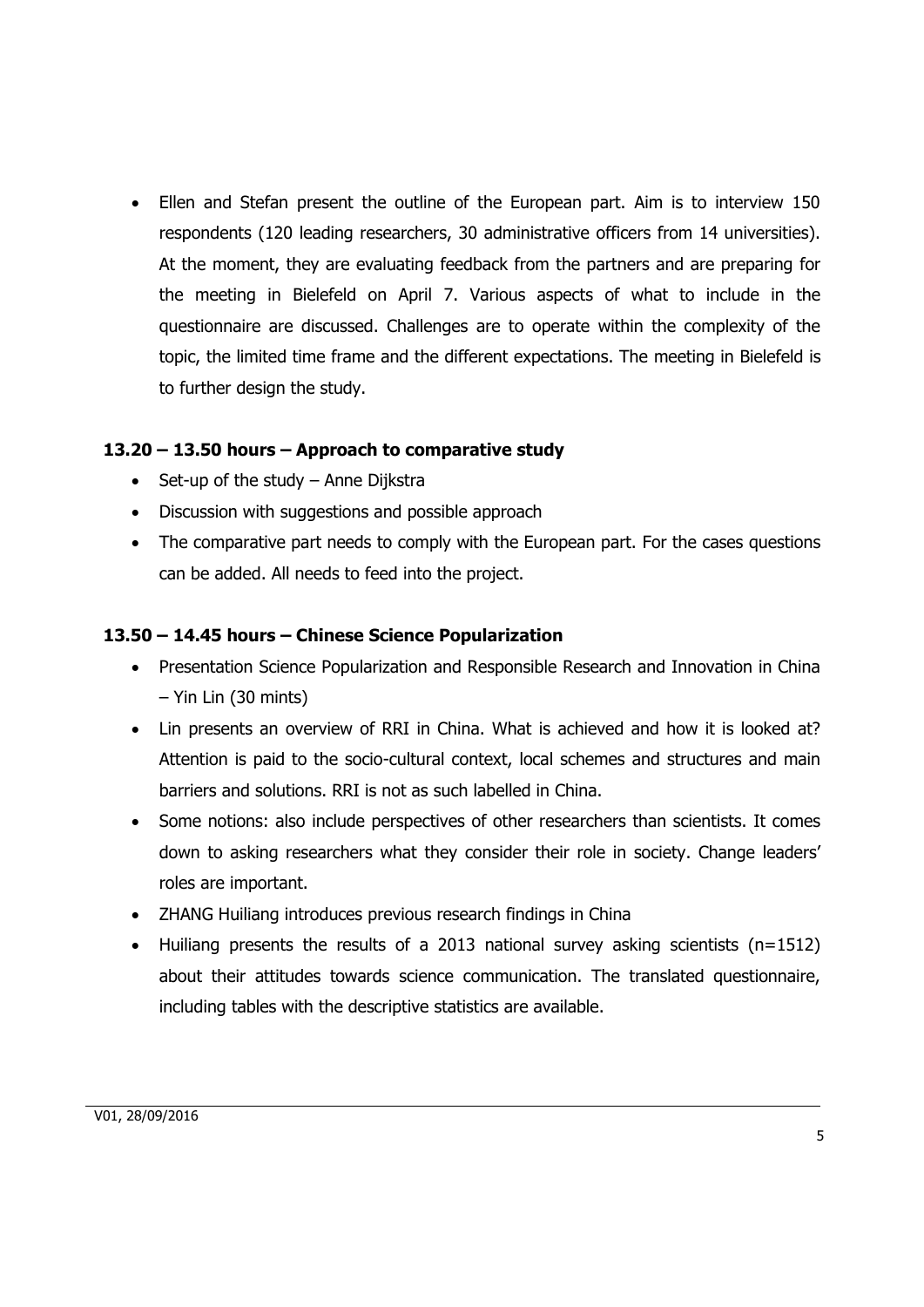## **14.45 – 14.55 hours – short break (coffee/tea)**

#### **14.55 – 15.45 hours – Wrap up and future actions**

- Conclusions and what to do next.
- What steps for the comparative study? Together
- **General**:
	- o Regarding phrasing: all studies contribute to the larger NUCLEUS project.
	- o All slides will be shared.

#### **Questionnaire**:

- o The questionnaire will contain an introductory part and a main part to be used in all contexts. In addition, case-based questions can be added. Bielefeld is working on an introduction letter which invites the respondents to take part.
- o Sampling focuses on universities; respondents will be researchers and administrative officers. Regarding wording: 'scientists' in non-Anglo-Saxon countries includes broader backgrounds, therefore, the word 'researcher' better resembles the possible backgrounds.
- o Main part of all studies are interviews. Other data is additional.
- o China also includes researchers into the interview-study. They will provide the translated survey questionnaire. The literature study will be restricted.

## **Field trip China**:

- $\circ$  The field trip to China will take place in September 2016. The dates have to be confirmed (around  $15 - 19$  September). Aberdeen is responsible for the organization. It is a working visit and uses the same methodology as for all field trips. CRISP can bring in stakeholders to be interviewed.
- **Final round:**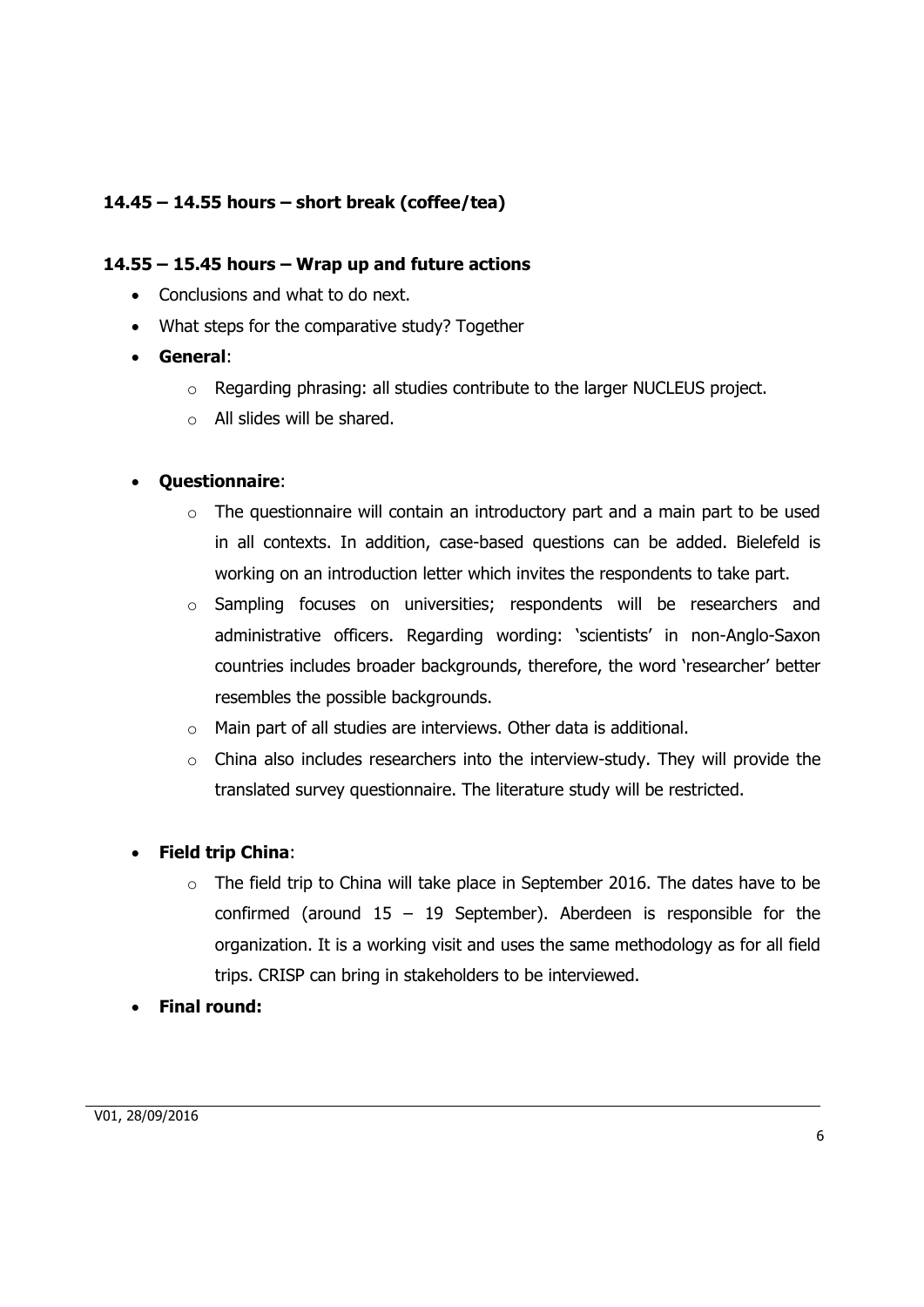- o Robin Yee: controls consistency of the documents; will take up translation of the website texts in Chinese
- o Stefan Fuchs: is it possible to include contrasting cases; suggestions will be taken into account in Bielefeld at April 7.
- o Alexander Gerber: experiences with China are enriching; today we achieved more common understanding
- o Huiliang: suggests to keep in touch more frequently
- $\circ$  Yin: the fruitful meeting showed our common ground; Annette is asked to take up (with Florence) an official invitation for CRISP to the NUCLEUS meeting in Lyon
- $\circ$  Ellen: more clear how the questionnaire should look like
- o Annette: change the date of April 7 because of an interesting conference on RRI in Lüneborg? After discussion it is agreed that the date will not be changed.

## <span id="page-7-0"></span>**2.2 NUCLEUS – Socio-Cultural Comparison Methodology**

The Working Group in London reflected and gave input to the following NUCLEUS – Sociocultural comparison methodology designed by Twente University. The methodology will be updated in accordance with the project partners involved:

## **1. Introduction**

The H2020 NUCLEUS project aims to collect data about Responsible Research and Innovation (RRI) which inform implementation plans for the 10 institutionalised NUCLEI (test beds for embedded RRI practice) around Europe, China and South Africa. The collection of data will be part of the first phase of the project. In the second phase the test bests will be implemented and evaluated. During the first phase, data are collected in various ways. An **interdisciplinary study** on RRI obstacles, understanding and ways to overcome them, will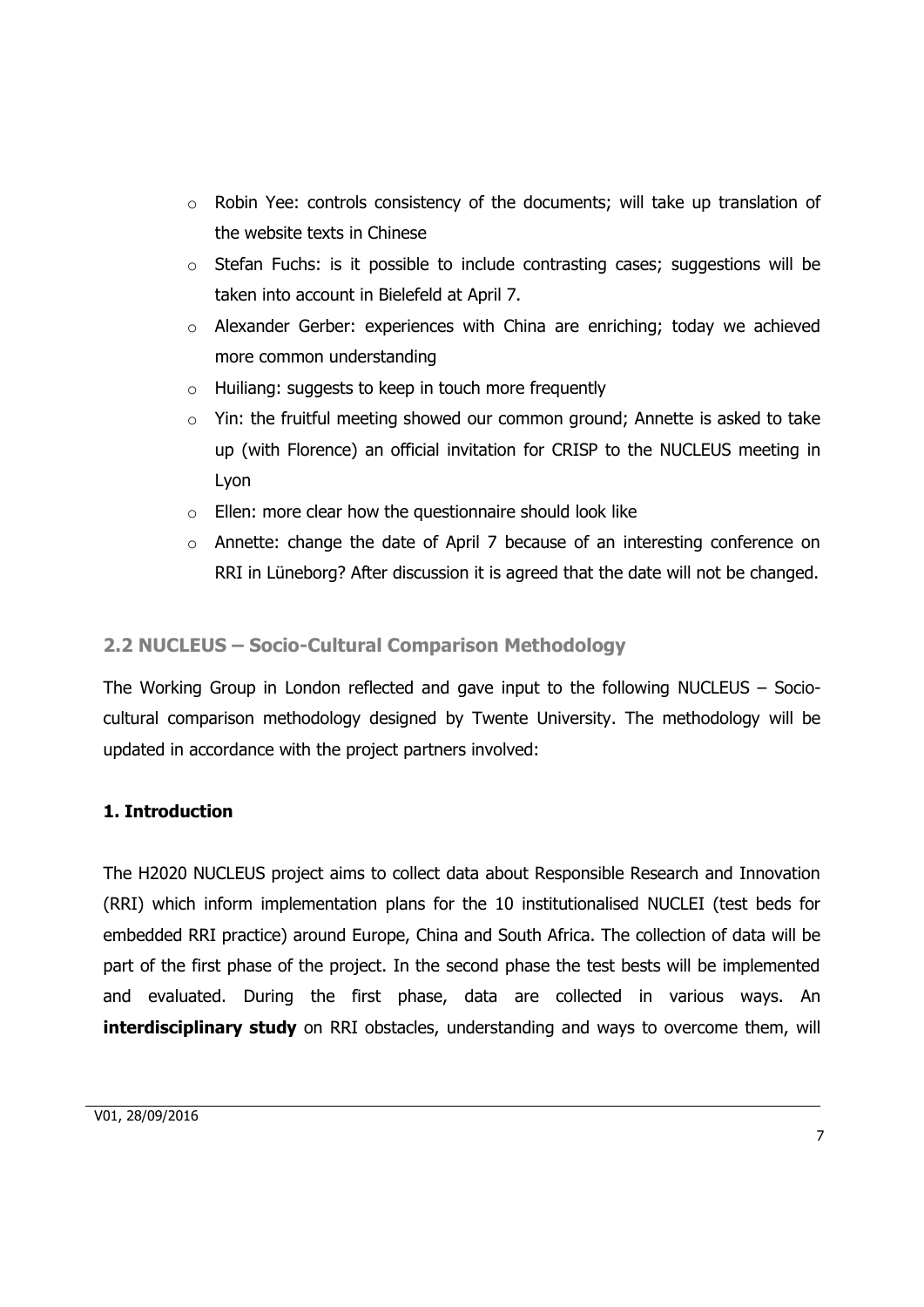be conducted at universities by means of interviews and document analysis. A series of **field trips** will collect experiences from six places where groups of stakeholders (cells) are asked about barriers and new ideas and approaches to the embedding of RRI principles which may inform tangible interventions and practice. In addition, an **international comparison study**  will be done aiming to collect understanding about socio-cultural contexts and support of the non-European partners, China and South-Africa. This documents describes the methodology regarding the international case study comparison.

As in the other studies, the comparison study follows the definition of Responsible Research and Innovation (RRI) as defined by Von Schomberg (2013, p.19):

"Responsible Research and Innovation is a transparent, interactive process by which societal actors and innovators become mutually responsive to each other with a view to the (ethical) acceptability, sustainability and societal desirability of the innovation process and its marketable products( in order to allow a proper embedding of scientific and technological advances in our society)."

#### **2. Cases**

Two international partners are included in the H2020 NUCLEUS project who provide the cases for the international comparison. These are the **China Research Institute for Science Popularization (CRISP) from China** and **South African Agency for Science and Technology Advancement (SAASTA) from South Africa.** 

International comparison is of interest as it will enrich the insights from the European study. It can inspire new ideas and approaches to RRI which in Europe have been overlooked. In addition, it can shed light on other barriers than in Europe to implement RRI in practice. The two cases allow for a multi-methodological approach. Each case will be described in the same way to allow comparison, and the content of these descriptions will amongst others be based on elements that informed both the field trips as well as the interdisciplinary study.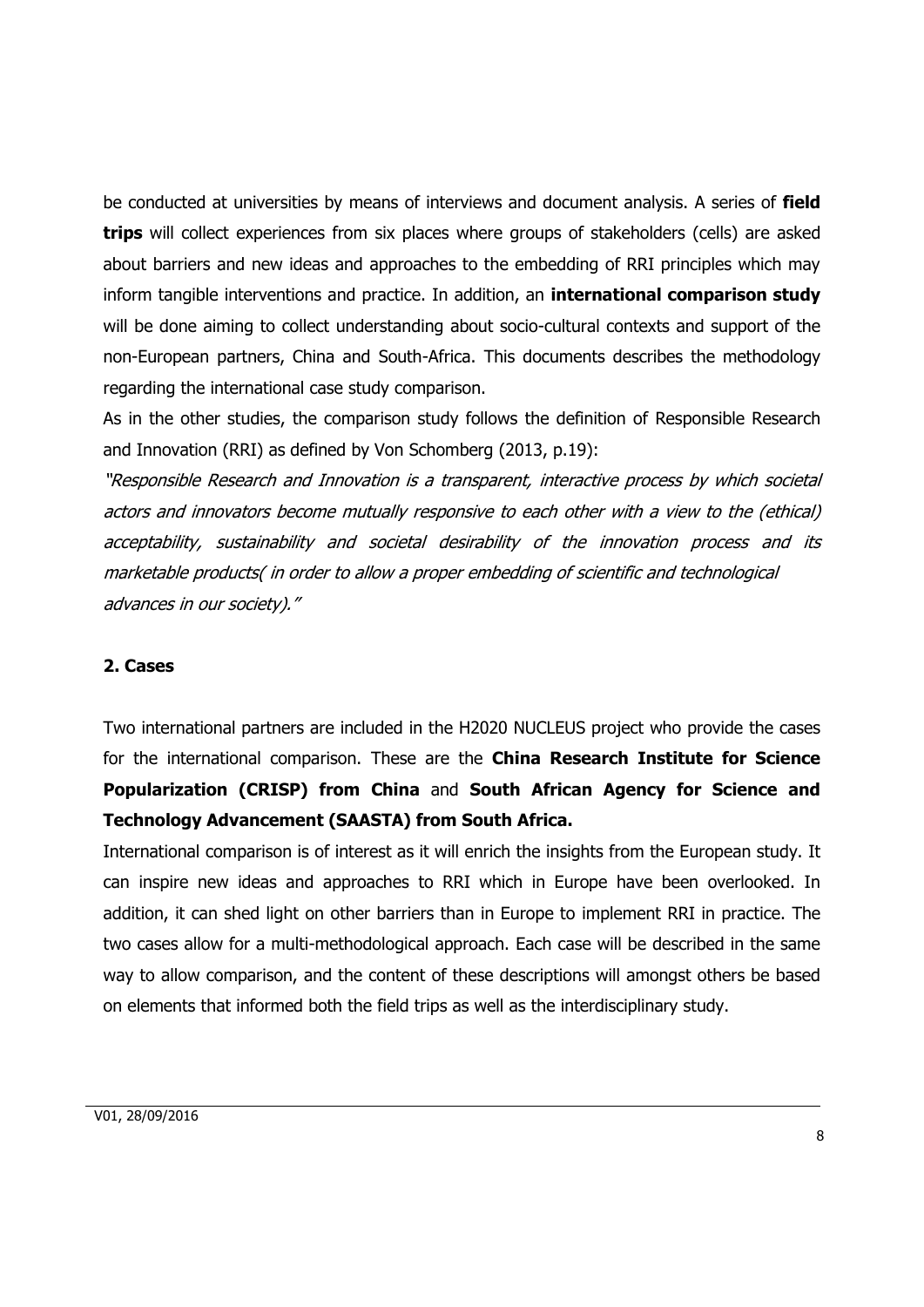#### **3. Data collection and storage**

The researchers from the University of Twente as well as the partners from China (CRISP) and South Africa (SAASTA) will be responsible for the organisation and collection of data. A multimethod approach is applied and, therefore, data is expected to come from a rich variety of sources and consists amongst others of publications (scientific articles and grey literature such as reports), written transcripts from interviews, emails, images, PowerPoint presentations. This information will feed into the analysis and the production of the comparison study report. The report will consist of the main sections:

- Introduction
- Methodological approach
- Findings o Overview of the two cases (e.g., local organisations, countries and their relation to RRI)
- o Local schemes and structures which support RRI
- o Local barriers and successes (e.g., new ideas and approaches) to RRI
- Recommendations to the NUCLEUS consortium to be integrated into the implementation roadmap
- References

An upcoming NUCLEUS Working Group on "International comparison" will reflect the outcomes of the Field Trips to the consortium members responsible for the study, to ensure an ongoing knowledge transfer.

## <span id="page-9-0"></span>**3.Working Group Bielefeld, 7 April 2016**

Location: Bielefeld University, Universitätsstraße 25, 33615 Bielefeld Room: A2-103, X Building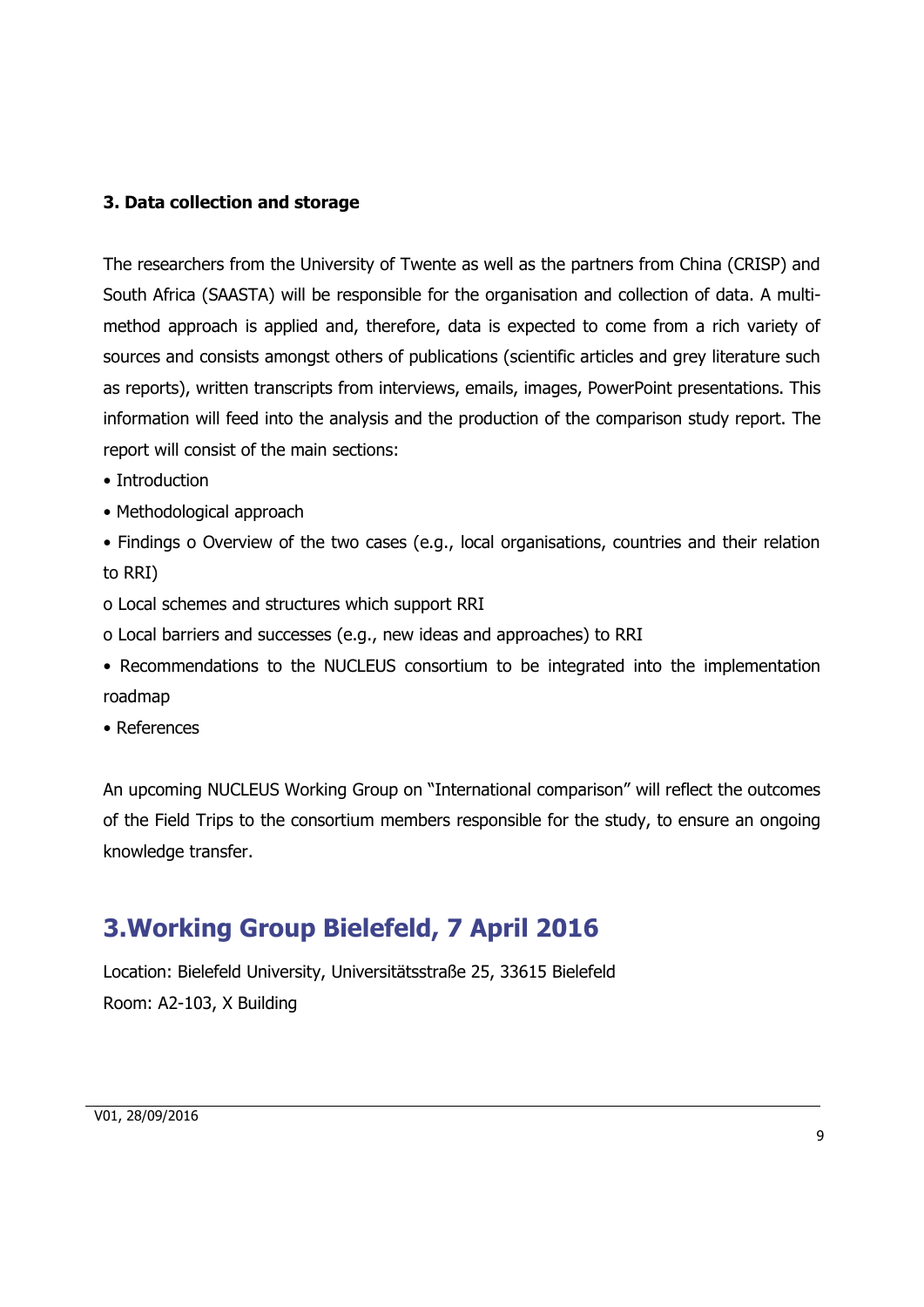Attendees:

| Alexander Gerber        | - Rhine-Waal University       |
|-------------------------|-------------------------------|
| <b>Annette Klinkert</b> | - Rhine-Waal University       |
| Robin Yee               | - Rhine-Waal University       |
| Annika Döring           | - Ruhr Universität Bochum     |
| Anne Dijkstra           | - University of Twente        |
| Mirjam Schuijff         | - University of Twente        |
| Kenneth Skeldon         | - University of Aberdeen      |
| <b>Heather Rea</b>      | - University of Edinburgh     |
| <b>Martin Carrier</b>   | - Bielefeld University        |
| Rolf König              | - Bielefeld University        |
| Peter Weingart          | - Bielefeld University        |
| Ellen Hannemann         | - Bielefeld University        |
| <b>Stefan Fuchs</b>     | - Bielefeld University        |
| Theda Minthe            | - Science City Hannover       |
| Karen Moss              | - Nottingham Trent University |
| <b>Steven Flipse</b>    | - Delft University            |
| Anna-Maria Komprecht    | - City2Science                |

11.00am – 11.05am

#### Welcome

Martin Carrier welcomes all attendees to Bielefeld University and introduces the spirit of the university, emphasising its architectural design as a 'knowledge factory'.

#### 11.05am – 11.22am

## **Introduction of participants and their role in the project**

11.22am – 11.36am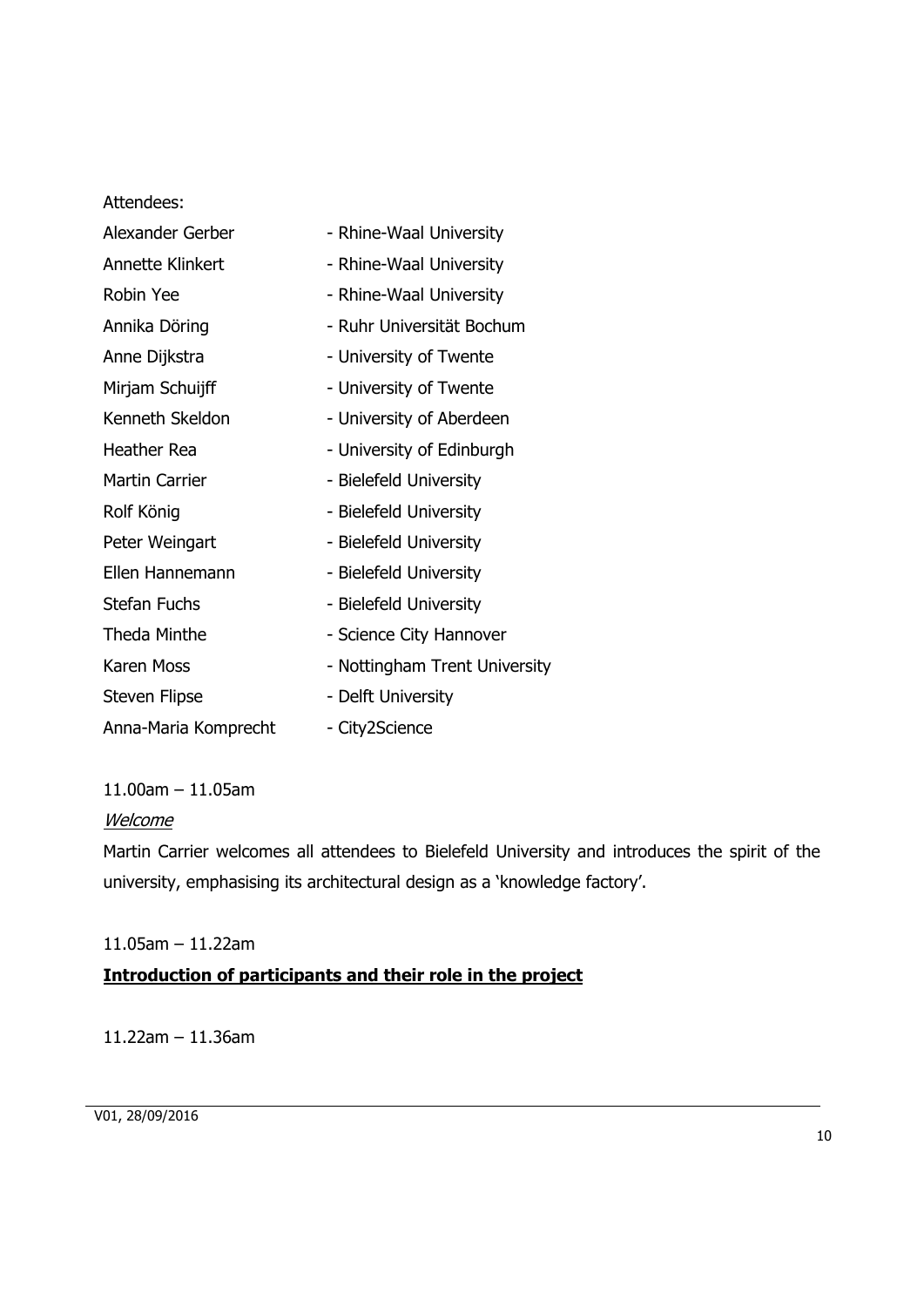#### **NUCLEUS – Objectives, Goals, Project Architecture**

Alexander Gerber suggests that the goal of NUCLEUS is to build a 'DNA' for 'Responsible Research and Innovation' (RRI) by creating practical tools and recommendations for research institutions. We want to understand why isn't RRI happening. We may not be able to change scientific institutions but it is a goal worth pursuing in principle. We want to deliver potential solutions to policy makers.

#### 11.36am - 11.47am

#### **Report of first NUCLEUS field trips**

Kenneth Skeldon says that we are at a half-way point of the six field trips. The previous field trips were to Budapest, Edinburgh and South Africa. The upcoming field trips are going to be in Nottingham, Dublin and China. All field trips are based around the cells of NUCLEUS, each field trip has a certain focus on it. Everybody can read the report of each field trip and the methodology (www.nucleus-project.eu).

The main outcome of the field trip to Budapest is that there are lots of new challenges for science journalists. Heather Rea talks about the field trip to Edinburgh. We can't change science within four years and we have a long list of barriers to RRI.

#### 11.48am – 12:03pm

#### **Introduction to the NUCLEUS study, incl. concept and design**

Martin Carrier introduces the I<sup>2</sup>SoS (Institute for Interdisciplinary Studies of Science) and emphasises that we need to take epistemic characteristics of science into account and preserve the nature of science as a knowledge seeking enterprise. One goal is to produce a system of RRI and reconstruct the characteristics of the science-society interface. The second goal is to identify relevant thoughts. How is RRI perceived by researchers and administrative officers? We want to identify possible obstacles to RRI and we need more specific information of prevalent views and opinions. We need to stimulate reflections and want to find out real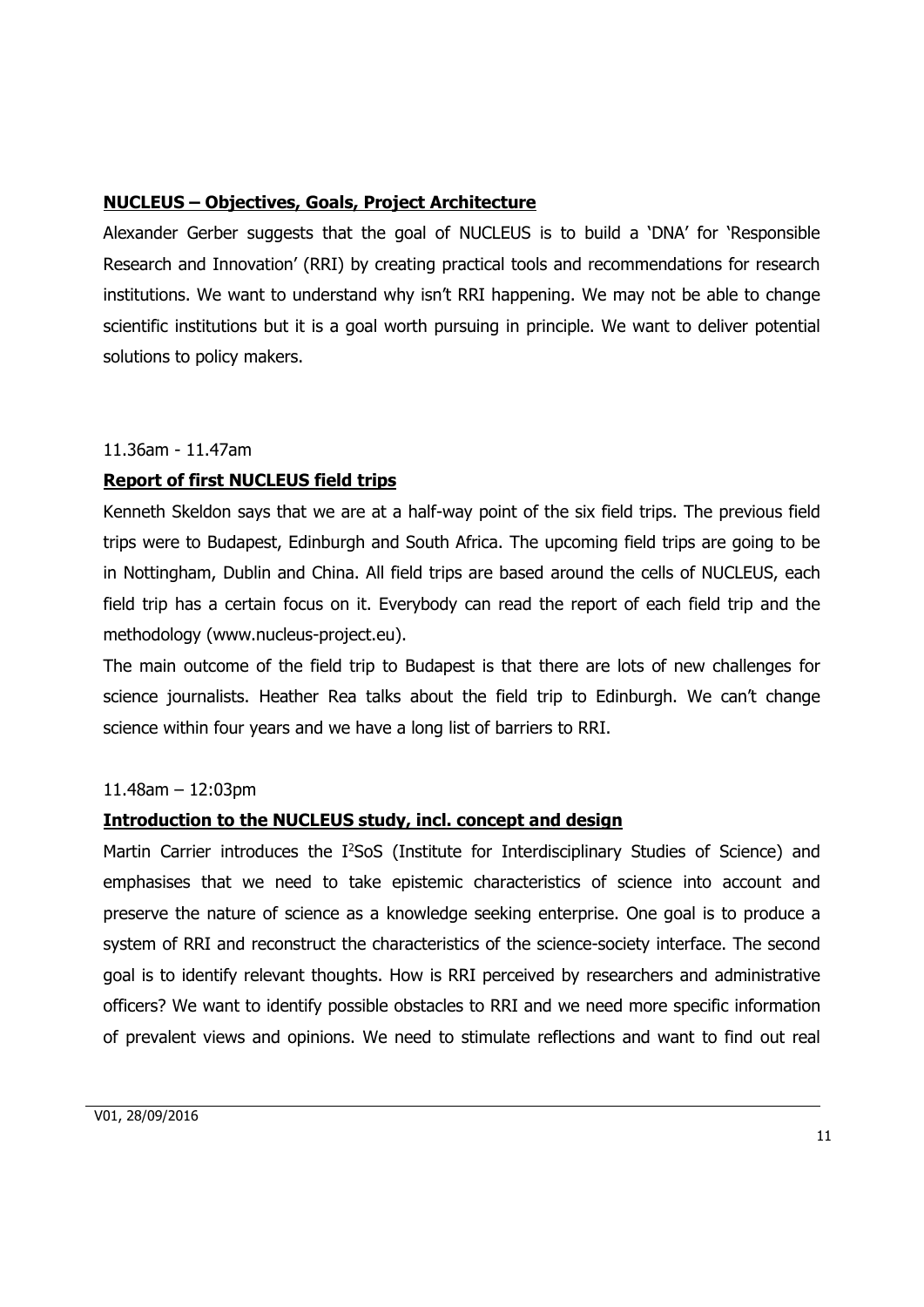attitudes, ask concrete questions and enquire about hopes and worries harboured by researchers and research executives.

#### 12:03pm – 1:00pm

#### **Moderated discussion about the questionnaire**

The test run of the study is going to be in the University of Twente on the  $18<sup>th</sup>$  and  $19<sup>th</sup>$  of April, so that we are ready to start the interviews in the beginning of June 2016. The end of the interviews is September 2016. Afterwards we are going to start with the analysis of the interviews.

Stefan Fuchs, Ellen Hannemann and two Master's students from the HEPS-programme are going to conduct the interviews. The consortium partners should act as door openers to the interviewees who should be 30 research executives and 120 leading researchers from the European consortium. Maybe we will switch to 60 research executives and 90 researchers.

The consortium agrees that it could be good to talk to younger researchers because naturally they have a different perspective and different kinds of insights. We should identify the role of the interview partners in more detail. Junior and senior is a good category, so that we can ask for the role and the category.

There is the concern that those kinds of questions cannot answer by these persons because they are too far removed from the phenomena we ask about. We should say why we want to talk to especially this person or otherwise the interview might be given to lower-ranking persons. We should take the cultural context into account. Some of the language is a bit scientific.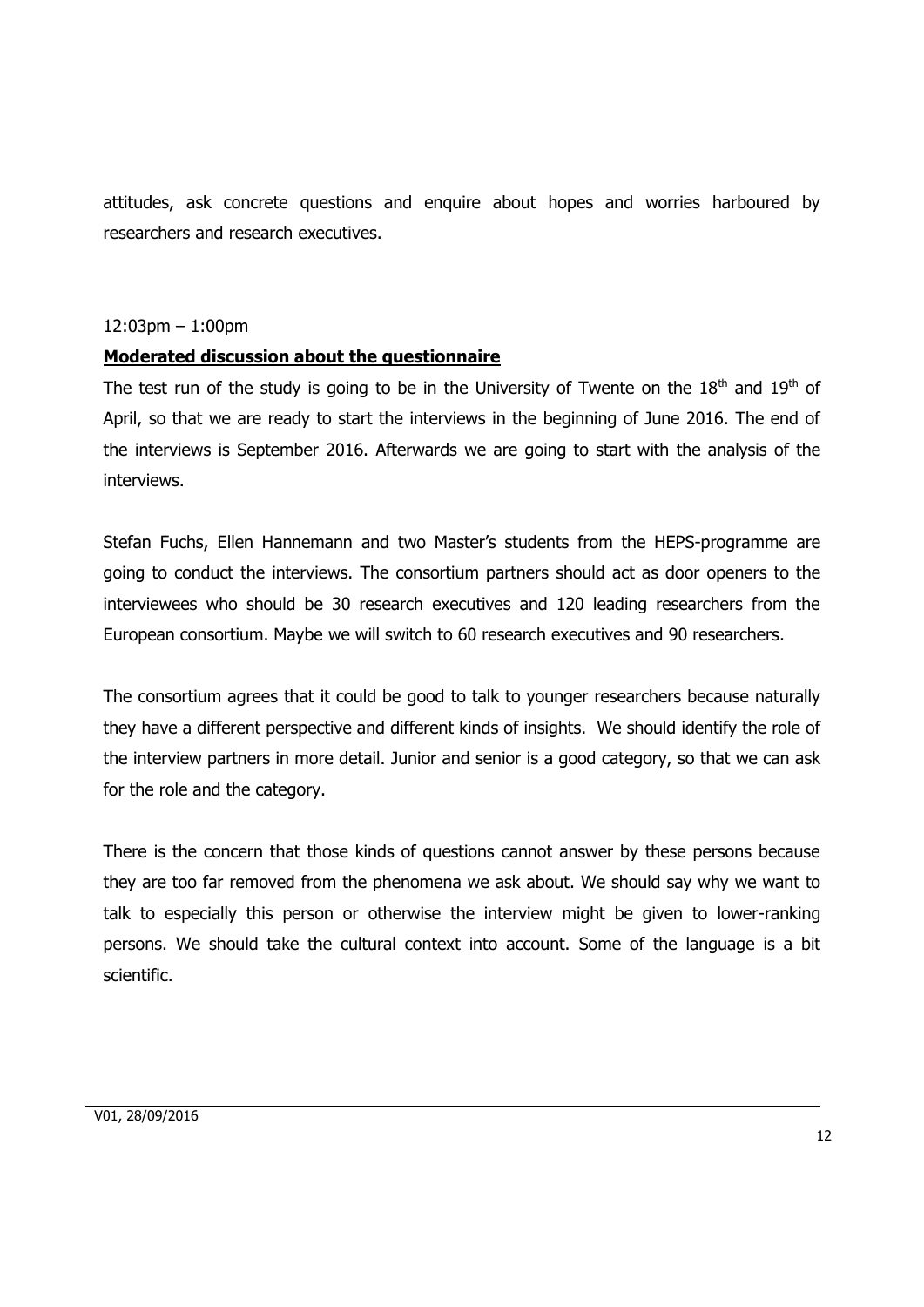The questionnaire is a little bit too long and it was suggested that the questions be reviewed to ensure that it does not exceed the time of 45 minutes. It needs to be clear what is going to be anonymised and what is the possible use of it.

The introduction should consist of essential information only. For example: project, Horizon 2020, connections between stakeholders and scientists.

One suggestion for the interviews is to use CATI (Computer Assisted Telephone Interview) but following some discussion, this method was considered over complicated to use.

We should find out what motivates people to go out to the public. But we need to be specific in asking questions, like: 'What do you think about RRI?' and we should be more practical, like: 'With whom do you want to work?' and 'What is working well?'.

#### $1.00$ pm – 2.05pm

#### **Lunch in the canteen**

#### 2.05pm – 3.00pm

#### **Moderated discussion about the questionnaire**

Stefan Fuchs talks about the current structure of the questionnaire and what could be changed. The consortium says that we want reflections from the interviewees, and information on know what their institutions are doing at the moment.

Some members of the consortium suggest that everybody of the working group has to think about what we want to know from the interviewees. White notes are for the researchers, coloured notes for the rest.

After this brainstorming session about core themes for the interview, we discuss the interview with the administrators, who should be called 'research executives' from now on.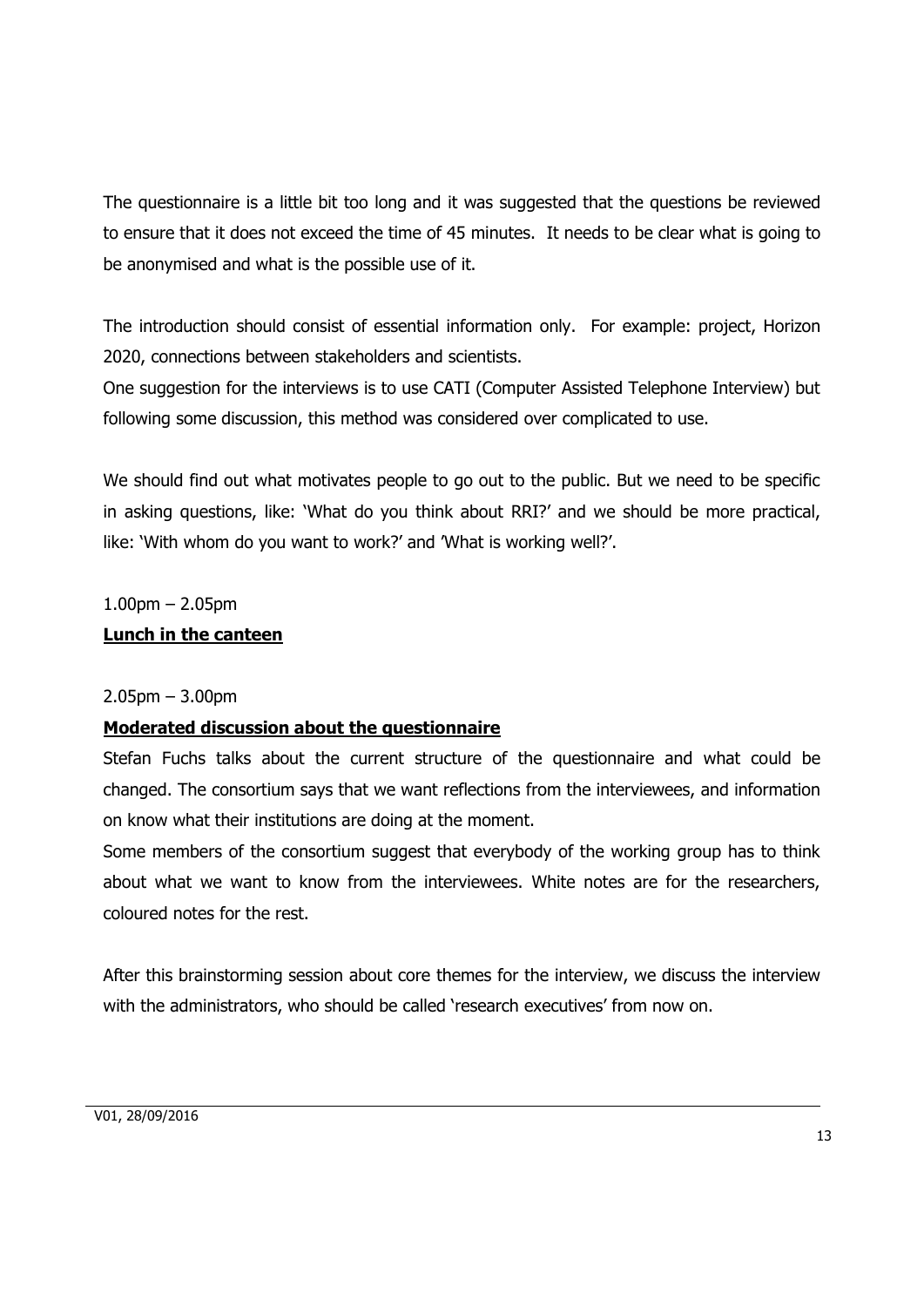#### **Question 1:**

We should think about positive and negative examples. It could be asked: 'What does responsible research mean to you?', ' How do you support RRI?', 'What is the role of science in society?' or 'How would you define RRI in your context?'.

#### **Question 2:**

It is pointed out that 'non-academic actor' and 'societal actor' is academic wording. 'Actor' is a word in the film business and should not be used in interviews. 'Stakeholder' is better than 'actor'. Some of the language is overly complex, we should make it simpler. Questions 2, 4 and 7 can be linked together.

#### **Question 5:**

This question is unnecessary because it is limited to the United Kingdom. Questions 5 (Athena Swan/HR Excellence) and 8 (Intellectual Property Rights) can be dropped.

#### **Question 7:**

The consortium suggests questions like: 'What institutions do you have partnerships with?', 'Does your institution promote science outreach?' or 'Has your institution worked with partners from:…' and then add a list with options.

#### **Question 10:**

The consortium suggests questions regarding the new definition from the European Commission, like 'What kind of sense does it make for your institution?' and 'What should be implemented and what not?'. We should hand out the written definition to the interviewees.

#### **Question 11:**

The consortium suggests questions, like 'What could you do in the next two years?' and 'What is the next practical step you could do?'.

The consortium suggests to send out the questionnaire and get e-mail feedback for the wording. We should call this 'interview questions' or 'interview protocol' instead of 'questionnaire'.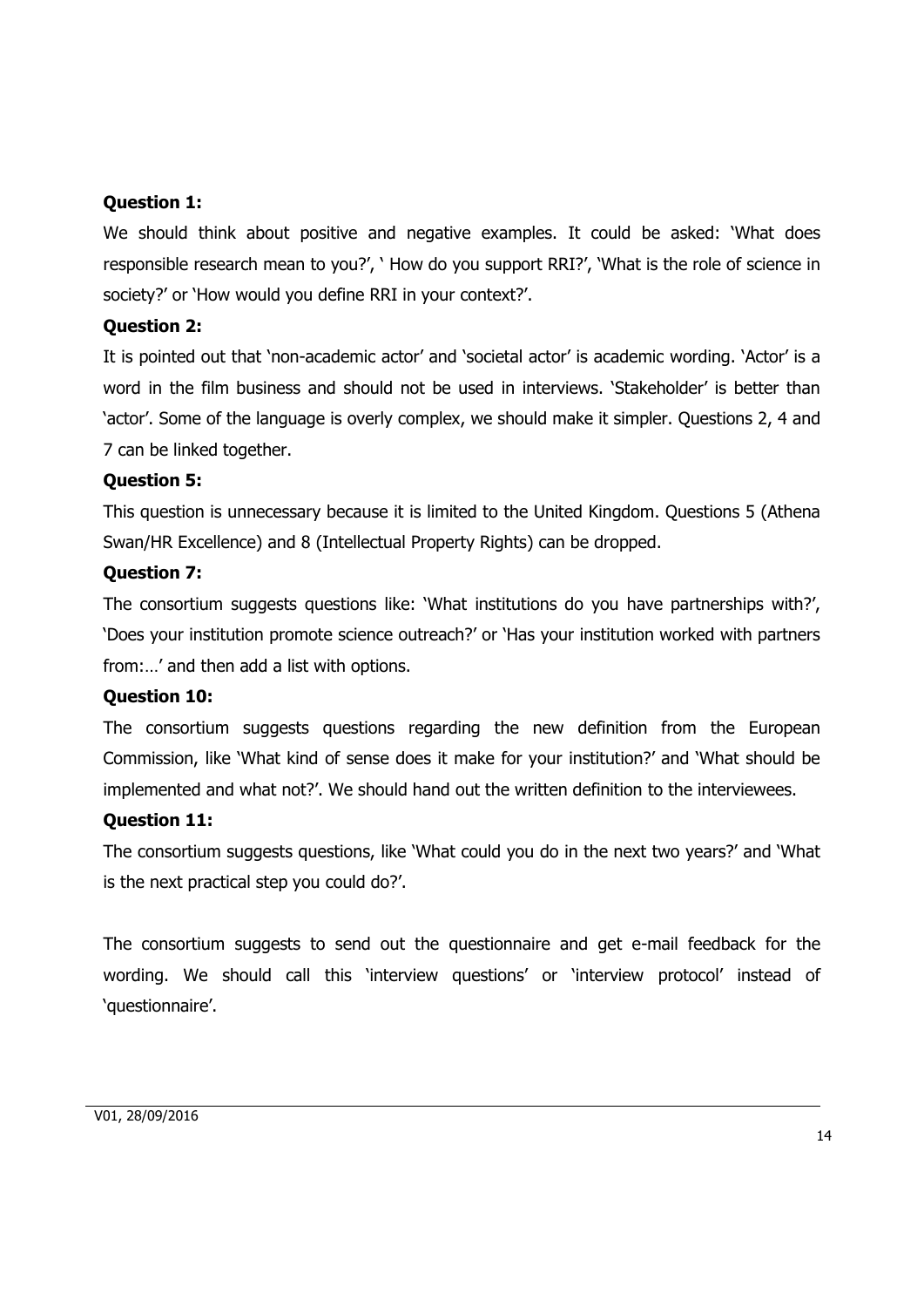3.00pm – 3.15pm

### **Coffee break**

#### 3.15pm – 4.00pm

#### **Summary of results and further actions**

- Mirjam Schuijff emphasises that we are making progress and it is good to discuss things. We saw the complexity of language.
- Theda Minthe says that words are not easy to form. We see that we are not so far away from each other. She offers her journalist background.
- Annika Döring thinks that the discussion has been helpful and we see that all follow the same way. It is good to talk about the wordings.
- Karen Moss pronounces that the working group is helpful to understand the bigger context. We get a better picture of what we want to do. She likes the 'eggs of inspiration' (coloured post-its).
- Ellen Hannemann thinks that it is good to talk about everybody's views.
- Steven Flipse thinks that perhaps a separate study prior to implementation could be helpful.
- Annette Klinkert thanks the Bielefeld team for organising the working group.
- Kenneth Skeldon sees an overlap with the study and the field trips.
- Stefan Fuchs agrees to put the ideas together and is happy about feedback to make wordings much simpler.
- Robin Yee says that we see that our intentions are similar. She appreciates how difficult it is to work in a second language.
- Anne Dijkstra thanks the Bielefeld team for organising the working group and is looking forward to the test run to Twente in one and a half weeks.
- Martin Carrier thanks the working group for coming to Bielefeld. We realise that some of the language is complicated and should be made easier. We have benefitted from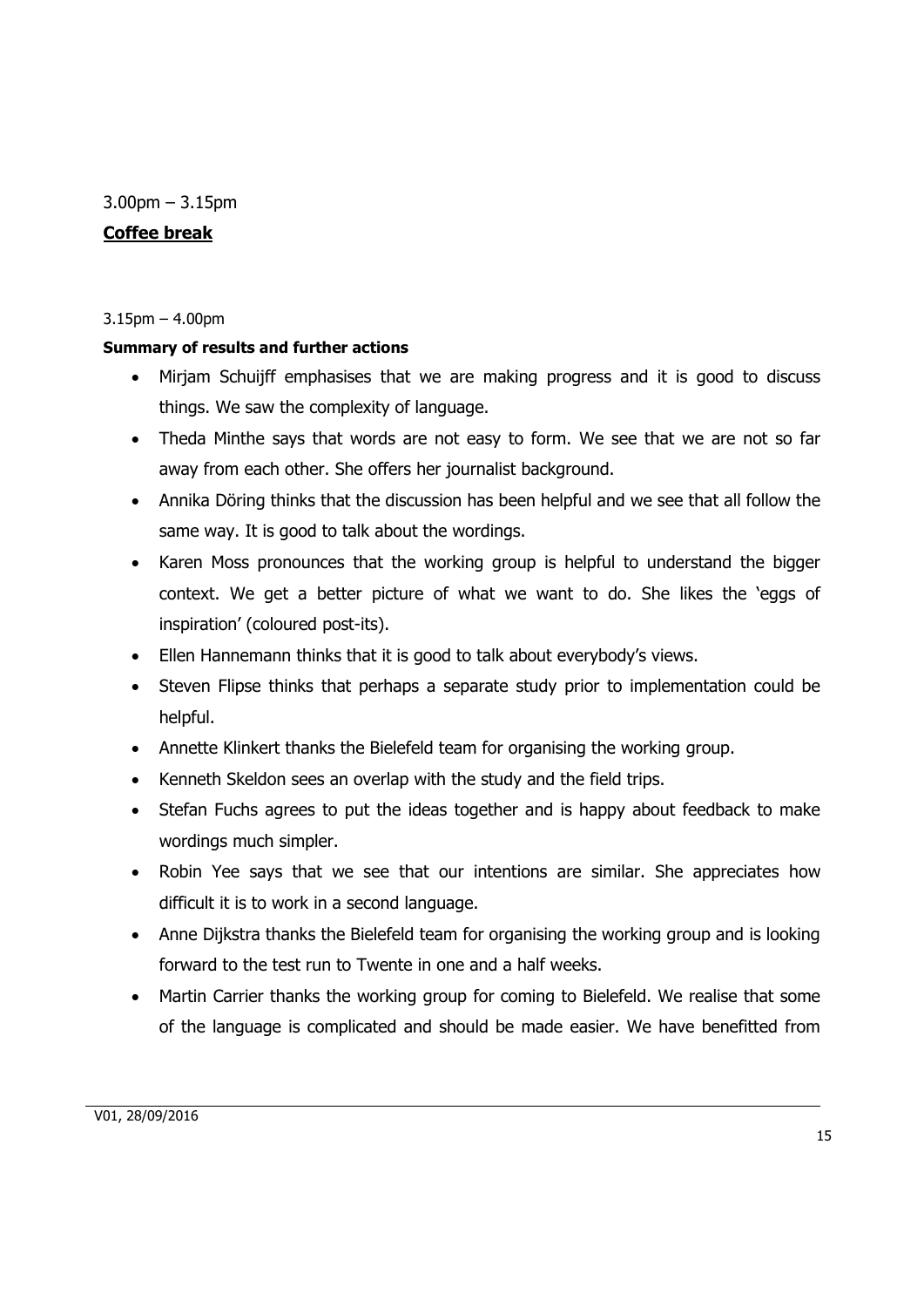the help of the working group. For the interviews we link questions 2, 4 and 7 and drop questions 5 and 8. We keep question 9 and add question 10a with practical questions. We will also add a question to the effect of 'What else do you have to suggest?'.

- Professor Carrier asks the working group to send specific suggestions for formulations to Ellen Hannemann until Sunday night.
- Alexander Gerber mentions that this working group helps all sides to achieve a common understanding. NUCLEUS is not investing RRI, it is just implementing RRI and we are exercising RRI.